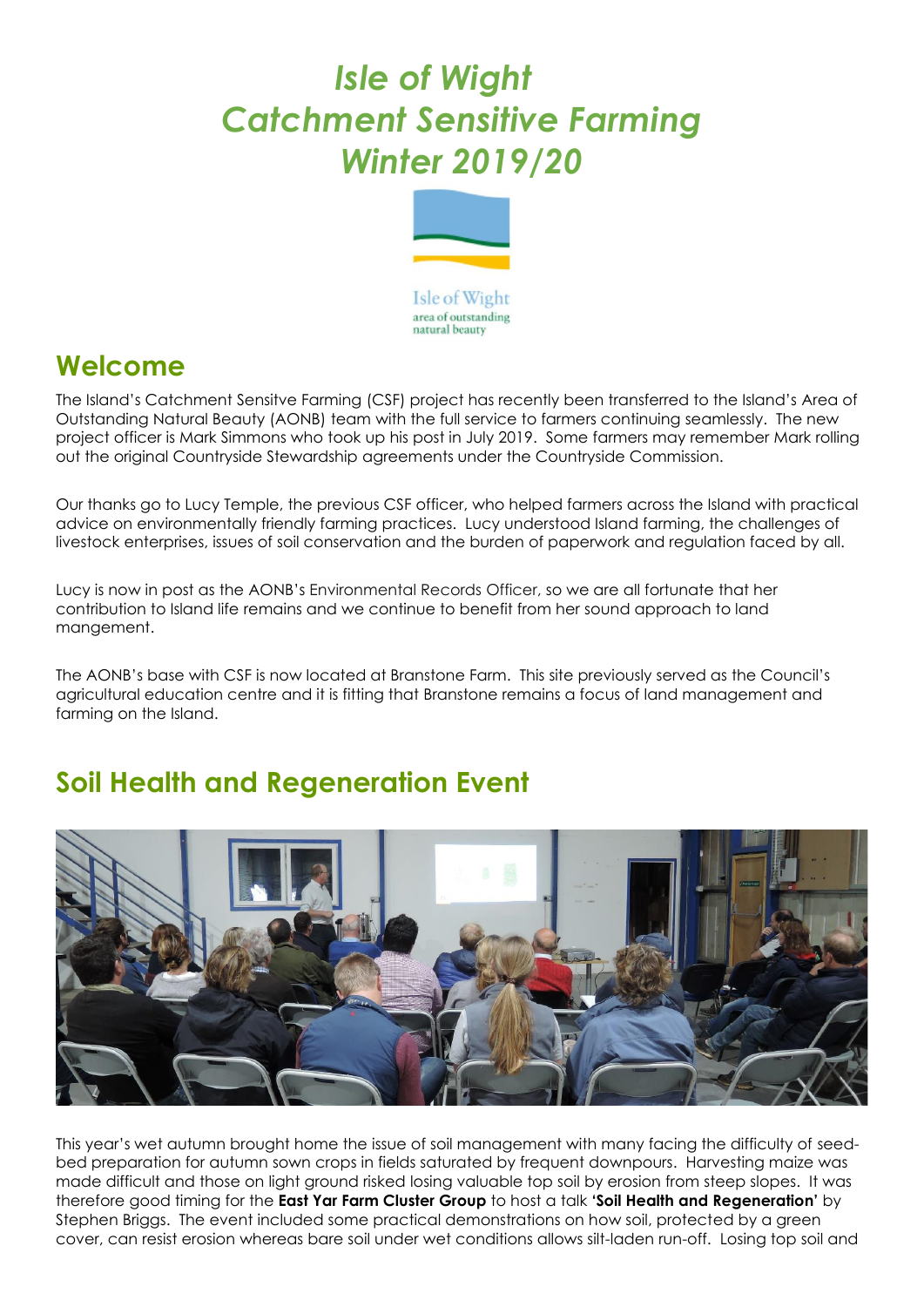silt can clog drains, spill onto roads and damage the wildlife in rivers. The talk was held at Marvel Farm, where farmers were shown how cultivated fields, including those under maize, are protected by a diverse green cover. After late-season harvesting, damage by winter rains is minimsed, the soil gains carbon and any loss of Nitrogen is reduced.

Stephen's talk provided valuable information on how to improve soil health and therefore farm productivity. The first question posed was 'Why is soil health important?'. Crop nutrition is the obvious answer but that shouldn't overlook water management, soil workability/land use and the avoidance of erosion and pollution.

Soil health is Impacted by cultivations, cropping, inputs and compaction but Stephen's first topic was soil organic matter which is generally very low – and declining - in arable soils. How many farms are 'emptying their soil carbon account?'

Whilst the chemical composition of soils is often the focus, healthy soils must also have the correct physical and biological components. So, what are the benefits of raising soil organic matter? The answer is, more soil organic matter = greater yield!

| <b>Physical</b>                     | <b>Chemical</b>                                           | <b>Biological</b>                 |
|-------------------------------------|-----------------------------------------------------------|-----------------------------------|
| <b>Better infiltration</b>          | Improved soils' CEC <sup>*</sup>                          | Increased microbial activity      |
| Soil aeration                       | Buffer against Ph change                                  | Food resources for soil microbes  |
| Aggregate stability                 |                                                           |                                   |
| Improved water holding<br>capacity  | Accelerated decomposition -<br>more nutrient availability | Enhanced soil microbial diversity |
| Reduced surface<br>crusting/capping |                                                           |                                   |

**Table 1. The benefits of increasing organic matter**

\*Note,

- Cation exchange capacity (CEC) is the total capacity of a soil to hold exchangeable cations.
- CEC is an inherent soil characteristic and is difficult to alter significantly.
- It influences the soil's ability to hold onto essential nutrients and provides a buffer against soil acidification.
- Soils with a higher clay fraction tend to have a higher CEC.
- Organic matter has a very high CEC.
- Sandy soils rely heavily on the high CEC of organic matter for the retention of nutrients in the topsoil.

Sandy soils (applicable to many parts of the Island) will typically have low organic matter and therefore low CEC so nutrients tend to be lost during rainfall (autumn 2019!). The negatively charged particles of organic matter attract positively charged nutrients e.g. Ca, Mg, K, Na, holding them in the soil until they are taken up by plants.

But what is the importance of soil biology? Healthy soils will contain fungi, bacteria, protozoa, springtails, nematodes (which consume bacteria, plants, and fungi), mites, earthworms, ground beetles, millipedes,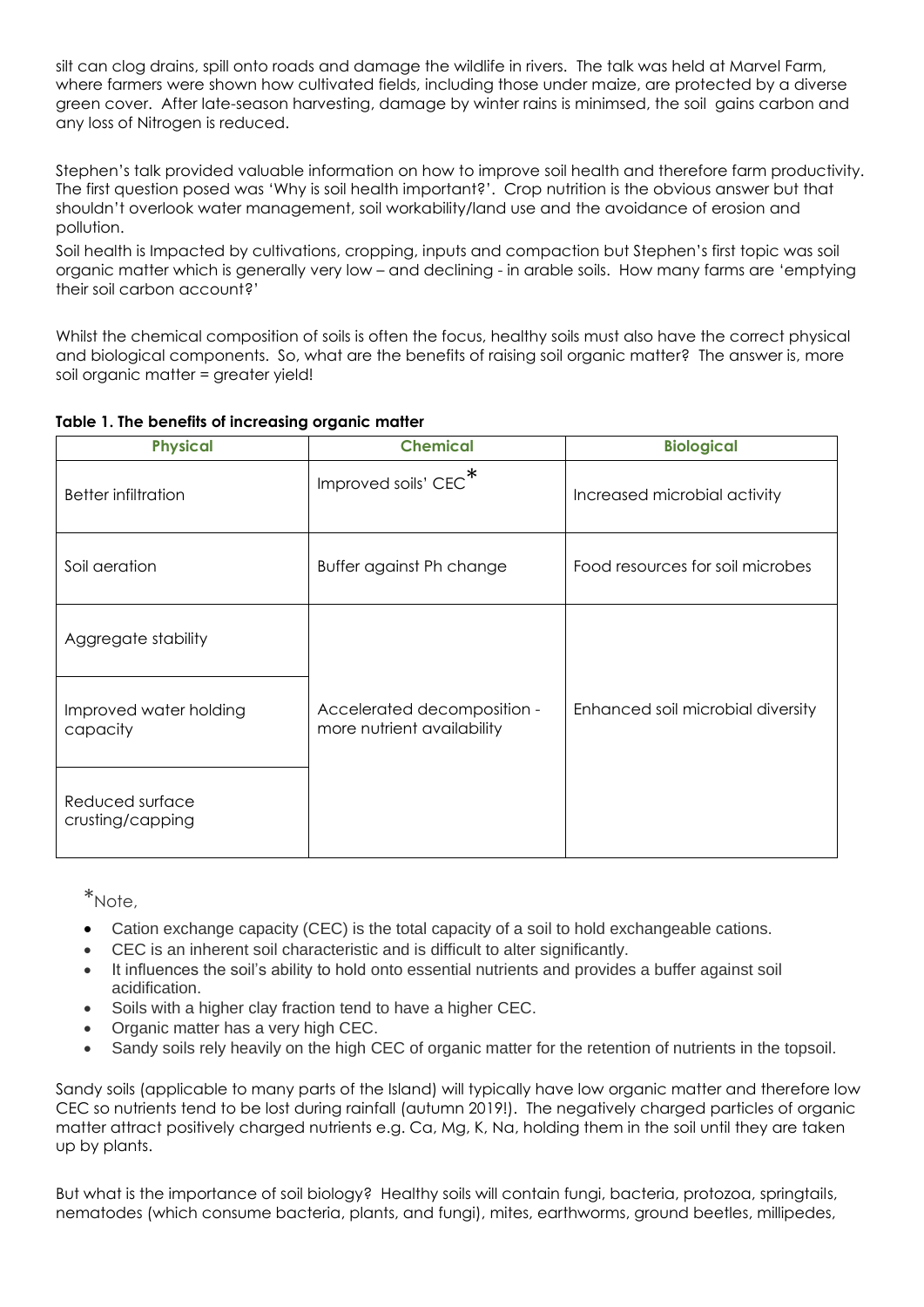centipedes, ants and spiders. Since 85% of crop nutrient availability is affected in some form by soil biology these organisms are vital to maintain yields.

Stephen highlighted the role of Mycorrhizas – the fungal associations between plant roots and beneficial fungi. Mycorrhizal fungi's thread-like hyphae increase active root surface by up to 700 times. Then there is the role of glomalin, a sticky substance secreted by the thread-like fungal hyphae, that funnels nutrients and water to plant roots. Glomalin acts like little blobs of chewing gum on strings or strands of plant roots and the fungal hyphae. Into this sticky "string bag" fall the sand, silt and clay particles that make up soil, along with plant debris and other carbon-containing organic matter. Sand, silt and clay stick to the glomalin, starting aggregate formation, a major step in soil creation.

On the surface of soil aggregates, glomalin forms a lattice-like waxy coating to keep water from flowing rapidly into the aggregate and washing everything away, including the carbon. As the builder of the formation "bag" for soil, glomalin is vital globally to soil building, productivity and sustainability, as well as to carbon storage.

Unfortunately (and unsurprisingly!), some insecticides and fungicides alter microbial activity; the latter can inhibit mycorrhizae as can some herbicides. Imidacloprid for example remains in soil after 3 weeks, reduces earthworm burrowing activity, is toxic to nematodes, halves abundance of springtails in grassland, affects growth and function of woodlice, slows down growth and activity of compost worms and microbial decomposition. All farmers will of course therefore use any pesticide sparingly and be aware of their impact upon soil health.



**Demonstration - Healthy soils with much organic matter and green cover prevent the loss of top soil**